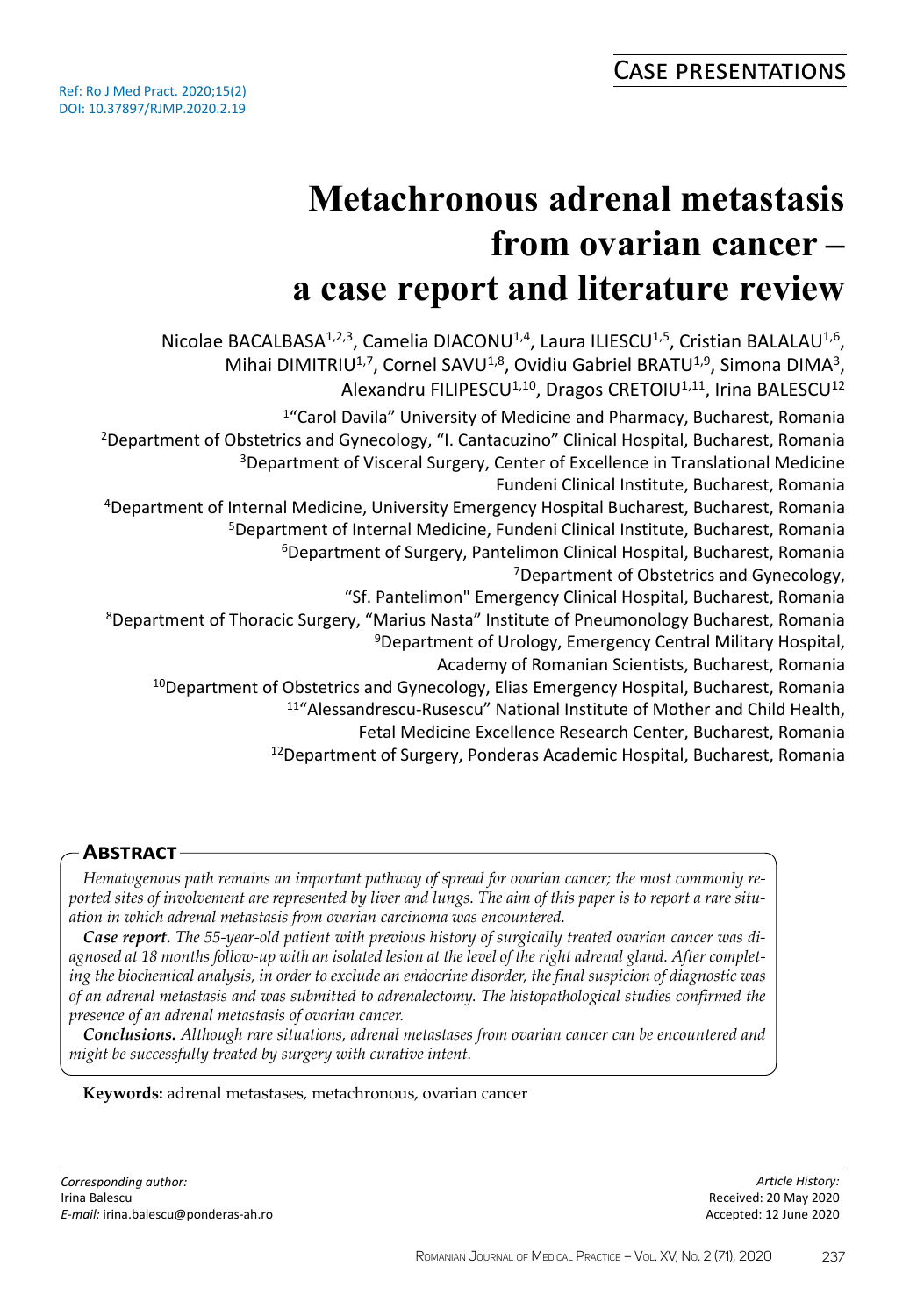## **INTRODUCTION**

Ovarian cancer is still considered as a veritable silent killer due to the fact that most patients remain asymptomatic for a long period of time; meanwhile malignant cells present an increased capacity of spread via peritoneal, hematogenous and lymphatic pathways leading to the development of distant metastases (1-3). In such cases surgery remains the option of choice only if radical procedures to no visible residual disease is feasible. Unfortunately this desiderate is rather difficult to be achieved especially in cases in which hematogenous spread is present, in such patients the only rationale therapeutic strategy consisting of systemic palliative treatment. However, in certain cases, isolated metastases are encountered, and the patients might become candidates for surgery with curative intent (3). In such cases significant benefit of survival is to be expected. The aim of the current paper is to report the case of a 55-year-old patient who was diagnosed with an isolated right adrenal metastasis from ovarian cancer, which was successfully submitted to radical surgery.

## **CASE PRESENTATION**

The 55-year-old female had been previously investigated for diffuse abdominal pain and weight loss and was diagnosed with stage IIIC ovarian cancer two years ago; at the time of diagnostic the presence of distant hematogenous metastases was excluded by the imagistic studies while the paraclinical tests revealed a significant increase of the cancer antigen CA125 levels (at 3,120 U/ml).

At that time total hysterectomy en bloc with bilateral adnexectomy, pelvic and para-aortic lymph node dissection, omentectomy, pelvic and parietal peritonectomy were performed. The histopathological studies confirmed the presence of an well differentiated serous ovarian adenocarcinoma with two positive pelvic lymph nodes at the level of the left obturatory fossa and one at the level of the right external iliac artery group (out of the 21 retrieved nodes) and no positive para-aortic lymph node. However, at that moment, venous thrombus at the level of the right ovarian veins was encountered. At four weeks follow-up, the serum levels of CA125 decreased at 23 U/ml, and the patient was submitted to adjuvant chemotherapy consisting of six cycles of taxanes and platinum based chemotherapy. However, 18 months after ending the adjuvant chemotherapy, the patient was diagnosed at computed tomography with a suspect lesion at the level of the right adrenal gland measuring 4.5 X 4 X 5 cm in association with a slight increase of the serum CA125 (at 145 U/ml). The initial suspicion was the one of an isolated metastasis from ovarian cancer; however, due to the rarity of this scenario, the patient was further submitted to a positron emission tomography and to endocrine studies. The imagistic studies excluded the presence of any other active sites and confirmed the presence of a metabolic active lesion at the level of the right adrenal gland while the paraclinical endocrine tests excluded a primary adrenal tumor. The patient was further submitted to surgery, right adrenalectomy being performed (Figures 1, 2). The histopathological studies confirmed the presence of an adrenal metastasis from ovarian cancer. The patient was discharged in the fourth postoperative day; meanwhile, at one month follow-up, the serum levels of CA125 decreased at 19 U/ml, therefore demonstrating the completeness of cytoreduction.



*Figure 1***.** *Intraoperative aspect – dissection of the right adrenal gland*



*Figure 2***.** *The specimen of right adrenalectomy*

## **DISCUSSION**

Adrenal metastases are rarely encountered, the most commonly primaries which lead to the appari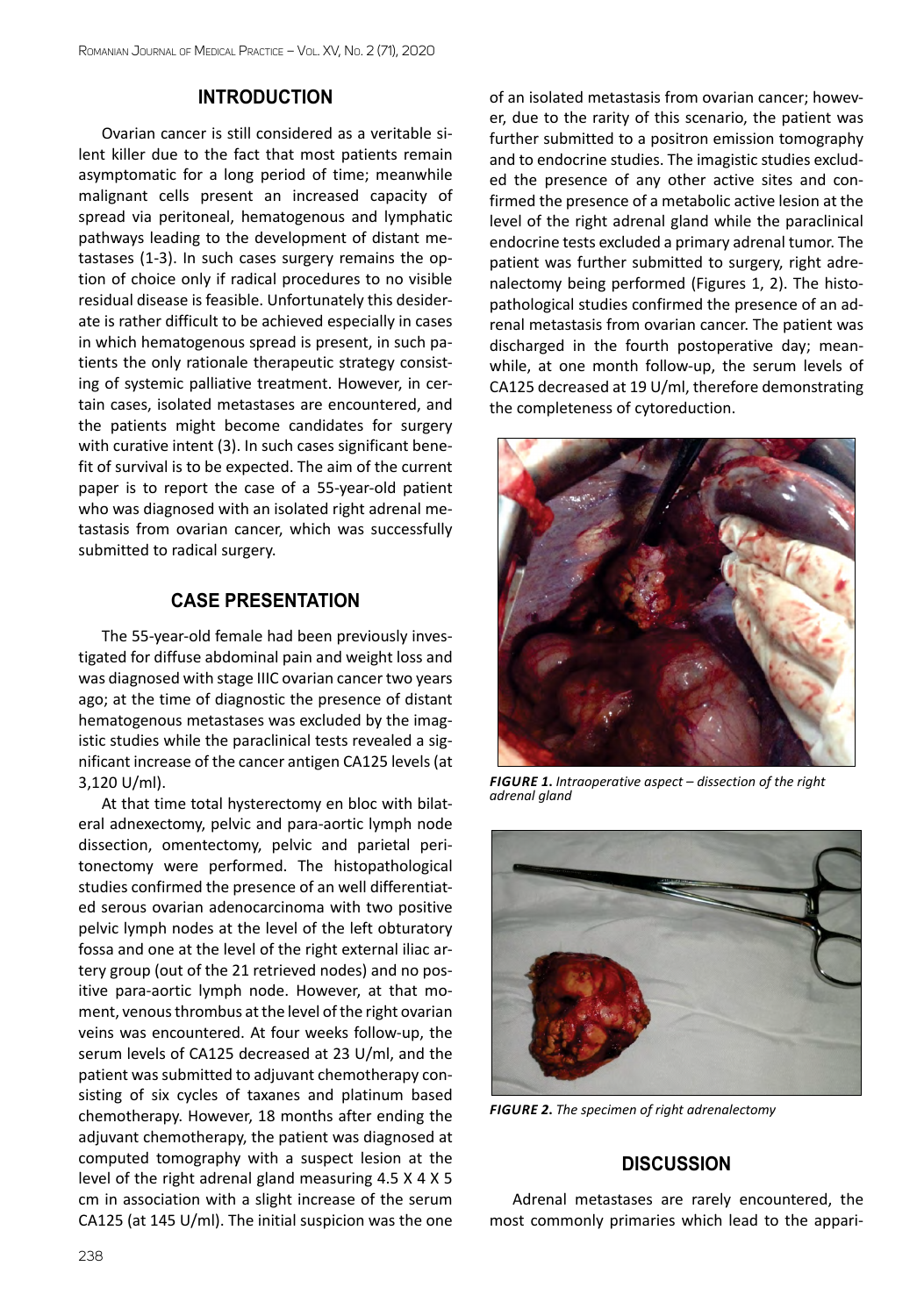tion of secondary tumors at this level being represented by lung and kidney (4). In a study conducted by Castillo et al. on 32 patients submitted to adrenalectomy for metastatic disease, the most commonly encountered primaries were represented by lung carcinoma (in 13 cases), renal cell carcinoma (in 9 cases), colorectal and bladder carcinoma (each in two cases) and ovarian, breast, gastric cancer and melanoma (each in one case). However, autopsy studies came to demonstrate that up to 15% of ovarian cancer patients will develop adrenal metastases; these findings were revealed at necropsy and were explained by the hematogenous and lymphatic spread of the malignant cells (5). Interestingly, certain authors came to demonstrate that in cases presenting lymph node metastases on a certain side, adrenal gland metastases usually develop in the contralateral adrenal gland side (1,6,7); however, this mechanism of spread is not fully understood so far (1). When it comes to the case we reported, the mechanism of development of an adrenal metastasis might be a complex one, both hematogenous and lymphatic being incriminated. Therefore, the patient associated both hematogenous spread at the level of the ovarian veins and lymphatic spread – at the level of three retrieved pelvic lymph nodes.

As for the symptomatology associated by the presence of adrenal metastases, most patients will remain asymptomatic for a long period of time; meanwhile these patients might become symptomatic in rare situations, especially if bilateral involvement is encountered. An interesting such case was reported by the study group conducted by Gokosmanoglu et al. in 2016 (8); the authors presented the case of a 60-yearold female who was diagnosed with a suspect pelvic mass in association with bilateral adrenal tumors which were initially considered as non-functional adrenal tumors. The patient was submitted to surgery for the gynecological disorder which proved to be an undifferentiated ovarian carcinoma with lymph node metastases; postoperatively the patient developed phenomena of adrenal insufficiency while the adrenal masses proved to be adrenal metastases from ovarian cancer. However, the fulminant development of postoperative adrenal insufficiency was explained by the authors to be caused by the association of postoperative stress in association with tumor growth produced by the immune suppression caused by surgery itself (8).

Most often the presence of adrenal metastases is the sign of systemic neoplastic impregnation and is associated with other disseminated metastases (2,3,9- 11); in such cases the patient becomes the candidate for systemic, palliative oncological treatment; however, in rare cases isolated lesions are encountered (12,13). When it comes to the most appropriate therapeutic option in such cases, it seems that surgery remains the option of choice especially in cases with unilateral adrenal metastases; in such cases unilateral adrenalectomy provides a radical procedure which increases the chances of achieving a long term survival. However, this approach should be avoided in cases presenting bilateral lesions or a poor biological status due to the increased risks of postoperative complications (1,14,15).

The first successful resection of an isolated metachronous adrenal metastasis from ovarian cancer was reported in 2002; at that moment Einat et al. presented the case of a patient who was diagnosed with a solitary adrenal metastasis from ovarian cancer 11 months after completing the adjuvant chemotherapy and who was successfully submitted to laparoscopic adrenalectomy; similarly to our case, the serum levels of CA125 reported a significant decrease (from 365 U/ ml to 35 U/ml) therefore demonstrating the completeness of cytoreduction (12).

As for the prognostic factors after adrenalectomy for metastatic disease, one of the largest studies conducted on this issue which was published in 2010 by Muth et al. came to demonstrate that patients submitted to surgery with curative intent in the absence of other previous surgery for metastatic disease as well as those presenting colorectal or renal cell carcinoma primaries seemed to have a significantly improved long term survival. Interestingly, no correlation could be established between the size of metastases and overall survival (16). In a more recent study conducted by Tomasini et al. the authors underlined the fact that the origin of the primary tumor does not significantly influence the long term outcomes after adrenalectomy for metastatic disease and recommended performing the surgical procedure whenever oligometastatic metachronous lesions are found. In Tomasini's study the authors included 40 cases with oligometastatic disease, the overall survival being significantly improved in cases presenting metachronous lesions (10.8 months) when compared to synchronous lesions  $(4.5$  months,  $p = 0.008$  (17).

### **CONCLUSIONS**

Although rarely encountered, adrenal metastases from ovarian cancer should be suspected in patients with a previous history of this malignancy. Due to the rarity of cases, in such patients the initial diagnostic tests should be conducted in order to exclude a primary adrenal pathology; once the differential diagnostic with all these pathologic entities is established, surgery consisting of adrenalectomy should be performed in order to remove the isolated metastasis developed at this level and to achieve a radical surgical gesture.